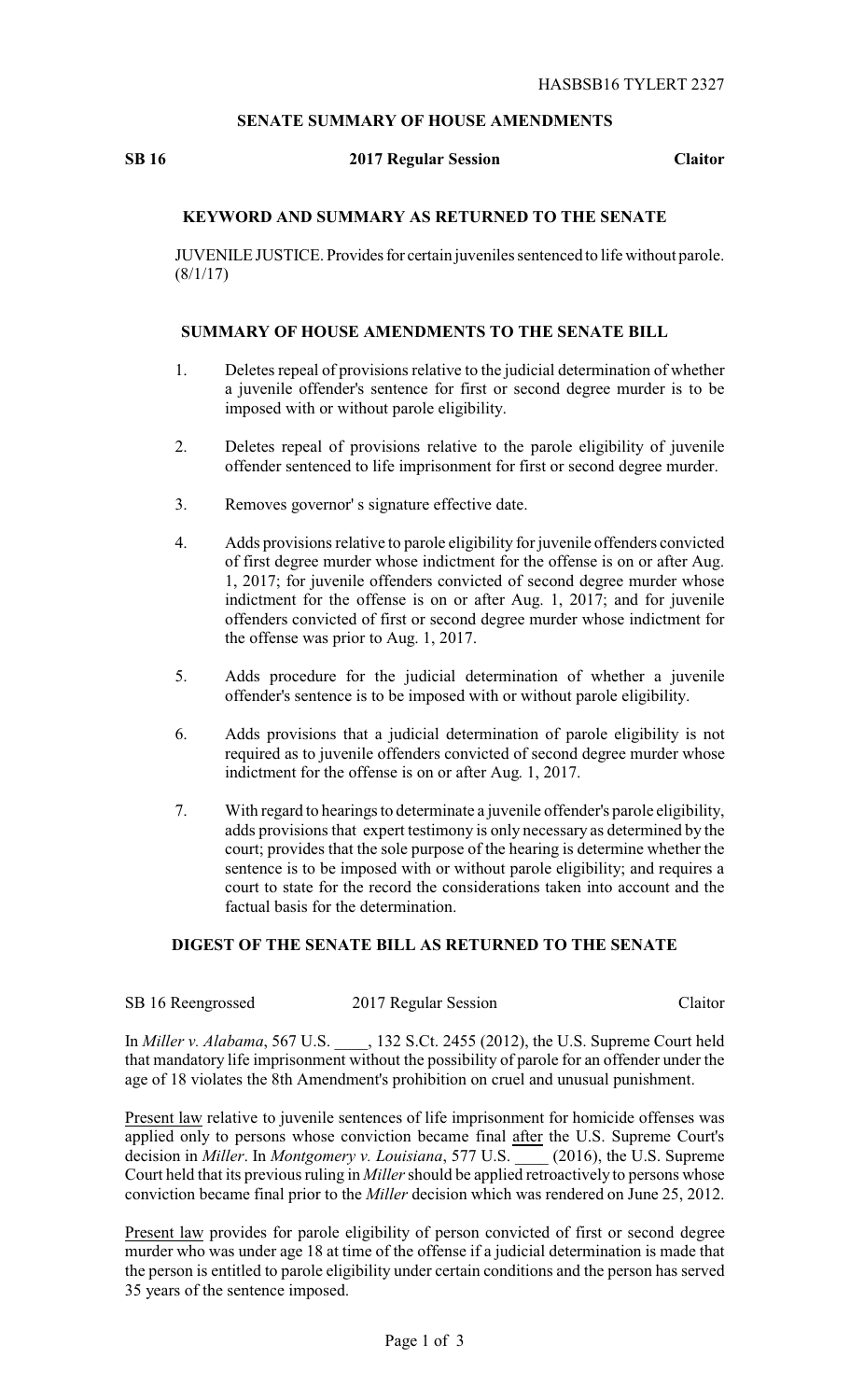Proposed law requires that persons serving a life sentence for conviction of the crime of first or second degree murder committed when the offender was under the age of 18 but who was indicted on or after August 1, 2017 serve at least 30 years of the sentence imposed in addition to satisfying other conditions before being eligible for parole.

Proposed law requires that persons serving a life sentence for conviction of the crime of first or second degree murder committed when the offender was under the age of 18 but who was indicted prior to August 1, 2017 serve at least 30 years of the sentence imposed in addition to satisfying other conditions before being eligible for parole.

Proposed law provides that in addition to the required service of 30 years of the sentence imposed, the offender meets the following conditions:

(1) The offender has served 30 years of the sentence imposed.

(2) The offender has not committed any major disciplinary offenses in the 12 consecutive months prior to the parole hearing date. A major disciplinary offense is an offense identified as a Schedule B offense by the Department of Public Safety and Corrections (DPS&C) in the Disciplinary Rules and Procedures for Adult Offenders.

(3) The offender has completed the mandatory minimum of 100 hours of prerelease programming.

(4) The offender has completed substance abuse treatment as applicable.

(5) The offender has obtained a GED certification, unless the offender has previously obtained a high school diploma or is deemed by a certified educator as being incapable of obtaining a GED certification due to a learning disability. If deemed incapable of obtaining a GED certification, the offender shall be required to complete at least one of the following:

(a) A literacy program.

(b) An adult basic education program.

(c) A job skills training program.

(6) The offender has obtained a low-risk level designation determined by a validated risk assessment instrument approved by the secretary of the (DPS&C).

(7) The offender has completed a reentry program to be determined by the (DPS&C).

Present law requires a court hearing be conducted to determine parole eligibility prior to sentencing and if the sentence to be imposed with our without parole eligibility. Provides for introduction of any aggravating or mitigating evidence that is relevant including the facts and circumstances of the crime, the offender's character, criminal history, level of family support, social history, and other factors deemed relevant by the court.

Proposed law provides for such hearings when the offender is indicted prior to August 1, 2017 and indicted on or after August 1,2017.

Proposed law provides that if indicted on or after August 1, 2017 for first degree murder and the offender was under the age 18 at the time of commission of the offense, then authorizes the DA to file a notice of intent to seek a sentence of life imprisonment without possibility of parole within 180 days after the indictment. Provides that this hearing be conducted after conviction for first degree murder but prior to sentencing. Provides that if the DA fails to file this notice of intent, then sentence shall be imposed with parole eligibility without the need for a judicial determination but provides that if a court does determine that the sentence be imposed without parole eligibility, then the offender is not eligible for parole.

Proposed law provides that if indicted prior to August 1, 2017 for first or second degree murder and the offender was under the age of 18 at the time of the commission of the offense and if no hearing was held to determine imposition of sentence with or without parole eligibility, then authorizes the DA to file a notice of intent to seek a sentence of life imprisonment without the possibility of parole within ninety days of August 1, 2017. Provides that if timely filed, a hearing is to be conducted to determine whether the sentence is to be imposed with or without parole eligibility. If the court determines that the sentence be imposed with parole eligibility, the offender shall be eligible for parole pursuant to proposed law. Failure of the DA timely file the notice of intent, then the offender is eligible for parole pursuant to provisions for parole of first degree offenders without the need of a judicial determination. Provides that if the court determines that the sentence be imposed without parole eligibility, the offender shall not be eligible for parole.